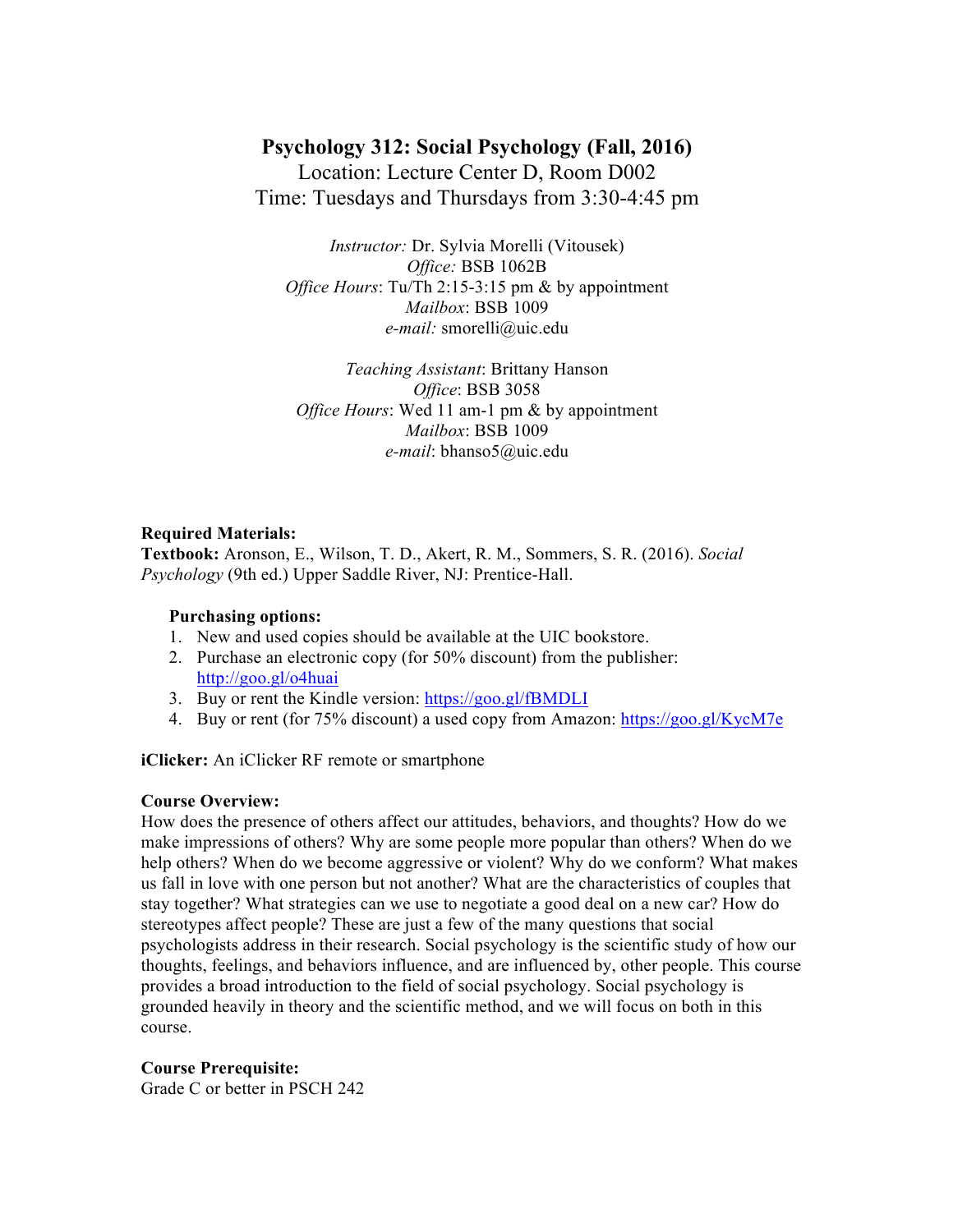# **Course Objectives:**

Students should leave this course with an understanding of:

- Social psychological theories and explanations for how people and environments shape our thoughts, feelings, and behaviors
- How theories of social behavior are translated into scientifically testable hypotheses
- How hypotheses are tested and evaluated by conducting experiments and observing behavior—appreciating these research methods and techniques will underscore the value of the scientific method and scientific reasoning in understanding our world
- How to be a good consumer of research, and to critically evaluate scientific findings about social psychological issues that affect us all
- How to use social psychology to understand everyday life (e.g., interactions with other people and groups, relationships, mind-body issues and health, political processes, law and policy and social processes more generally)

# **Course Format and Expectations:**

We will meet twice a week for 75-minute interactive lectures. Videos, class demonstrations, and discussions will supplement the lectures. I will assume that you have completed the reading assignments before each class meeting. In class, we will discuss some—but not all of the topics from the book. Instead, we will use the class time to gain an in-depth understanding of selected topics. Because you are responsible for knowing theory and research not covered in the reading material, it is a good idea to attend every lecture (see below). You are responsible for both book and class material on the exams. If you miss class, be sure to get notes from a classmate.

### **Attendance and Learning Environment:**

Though, I will not take formal attendance, I will incorporate iClicker polls, questions, and pop-quizzes. To obtain credit for these activities, you must be present and have your iClicker (or smartphone). Your participation in these activities is part of your grade (see grading section below, for details), so **bring your iClicker to each and every class**. Moreover, it is in your best interest to attend class. When you miss class, you may miss out on iClicker points, important announcements, and important material NOT covered in the book that may appear on your exams. You are responsible for all material covered in class. Under no circumstance will I or your TA provide you with notes from classes that you miss.

I think of the classroom as a community, where success depends on all of our contributions and behaviors. The best classroom communities emerge when everyone comes to class prepared to contribute to the class discussion in a thoughtful manner. Therefore, **no laptops or tablets can be used during lecture.** Smartphones and iClicker remotes can **only** be used when you are asked to complete surveys in class, otherwise you are not allowed to use smartphones. If you do use any of these devices, you will be asked to leave.

If you do not understand something in class or the textbook, please ask. If you feel uncomfortable asking during class, you may ask immediately following class, via email, or by requesting to meet with me or your TA. Social psychology studies some sensitive subjects, including body image, conformity, prejudice, and violence. Thus, it is especially important to be respectful of each other. If something in the reading, lecture, or discussion makes you uncomfortable, please let me know. The material can be difficult but is important to understand.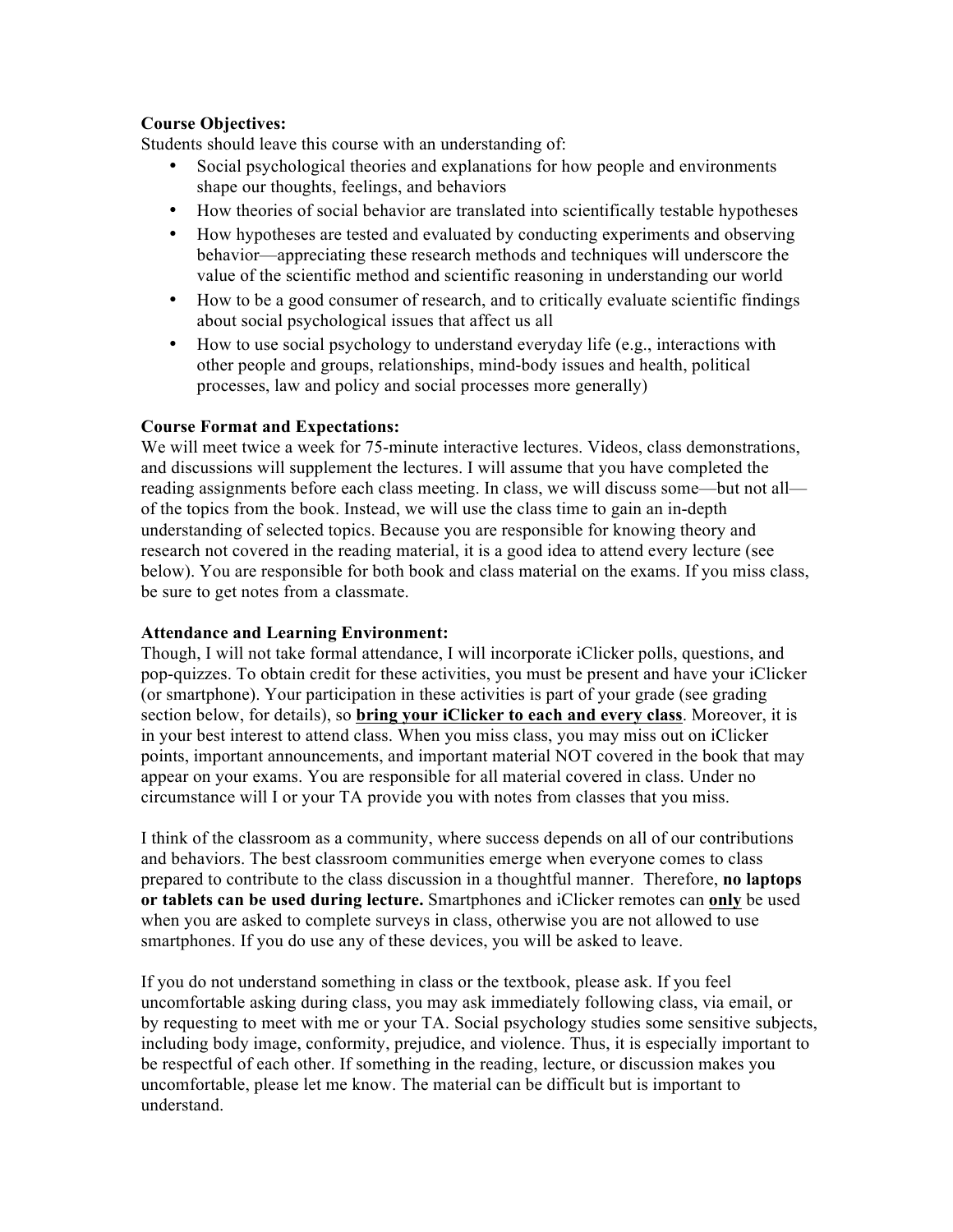## **Blackboard Page:**

Information about the course, including this syllabus, is on Blackboard. It is important that you check Blackboard regularly for announcements. I will post my powerpoint slides on Blackboard so that you won't need to worry about writing down everything on every slide and so that you'll be able to review them before tests. I will post supplemental readings, news articles, videos, cartoons, and other information / links to material that may help shed light on the course material. This content will typically be an application of social psychology in the real-world. I encourage you to share similar material from your everyday life with the course in our supplemental materials page on Blackboard.

As you likely know, Blackboard includes a feature that allows students and faculty to communicate via email. If you choose to use this feature, please keep in mind that you may only use it for purposes relating directly to this course. Please do not use it for solicitations or advertisements of any products, services, or events not directly related to course content.

## **Exams:**

There will be **FOUR multiple-choice tests** that are worth **100 points each**. The tests are roughly evenly spaced throughout the semester, and the questions will be focused on the material from the previous few weeks of class. That said, there may be some questions on content tested on previous tests, making each test somewhat cumulative. There will be an optional final exam that is cumulative. **If you cannot attend on at least FOUR of these exam dates, then you should not enroll in this course.** Exams will cover material from the text (even if I did not discuss it in class) and material from lecture (even if it was not covered in the text). Exam grades will be posted on blackboard. If you are interested in going over your exams, you may come to our office hours or set up an appointment to meet with one of us. If you choose to go over an exam, you must do so within 2 weeks of taking the exam. I impose this limit because (a) it is more useful to you to go over your exam early, and (b) many students try to cram all the reviews into the days just before the final exam, which leads to overcrowded office hours.

Because your grade is based upon the top four of five potential exam scores, **THERE WILL BE NO MAKE-UP EXAMS UNDER ANY CIRCUMSTANCES**. If you must miss an exam, for whatever reason, there is no need to contact me. Missing an exam means that the final exam is no longer optional for you. Of course, you should miss an exam only if absolutely necessary, as you cannot predict whether something may interfere with your ability to take a future test. You are best served by taking all five exams.

# **Homework Assignments:**

There will be **TWO homework assignments**. One will be a **short 1-2 page paper** where you will have the opportunity to think like a social psychologist and apply some of the material that you have learned. The other will be a **group project** where you are asked to bring social psychology to life and teach some concept to someone who has never taken a class in social psychology. Details about the assignments will be provided later in the semester.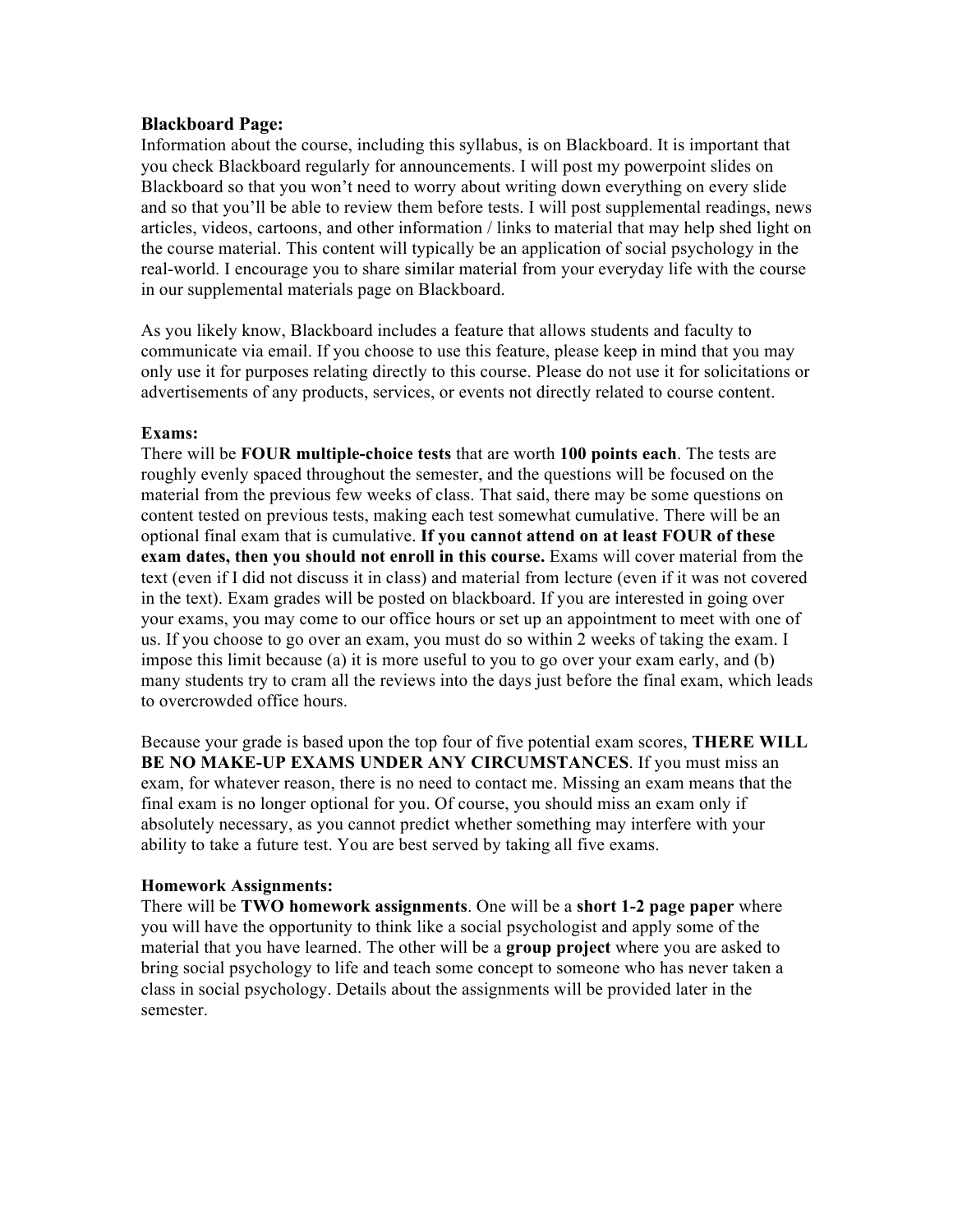# **Grading:**

Your final grade for the course will be determined as follows:

| Exam 1                       | 100 points   |
|------------------------------|--------------|
| Exam 2                       | 100 points   |
| Exam 3                       | 100 points   |
| Exam 4                       | 100 points   |
| Exam $5$ (*optional*)        | *100 points* |
| iClicker                     | 50 points    |
| Homework 1                   | 50 points    |
| Homework 2                   | 50 points    |
| <b>Total Possible Points</b> | 550 points   |

| Grade | Percent       | <b>Raw Points</b> |
|-------|---------------|-------------------|
|       | $89.5 - 100$  | $492.25 - 550$    |
| B     | $79.5 - 89.4$ | $437.25 - 492.24$ |
|       | $69.5 - 79.4$ | $382.25 - 437.24$ |
|       | $59.5 - 69.4$ | $327.25 - 382.24$ |
|       | $0 - 594$     | $0 - 32724$       |

## **Email and Question-Answering Policy:**

With a class this large, it is not possible for me to have regular email conversations with all of you. Please do not email me or the TAs about matters that you can look up on the syllabus. If you miss a class, please do not expect us to answer questions about it over email. If you have questions about the material or the assignments, please see the instructor or TA after class, or go to the instructor or TA office hours. If you have questions or comments on the material, feel free to email the instructor or TA and include PSYCH 312 and YOUR NAME in the subject line. We receive hundreds of emails every day, so following this rule will help us to identify your email as important and related to class.

Our policy is to respond to emails within two working days of receipt. Working days are Monday through Friday. So, if you send an email on Saturday, we might not get back to you until Tuesday. Please be aware of this and adjust your expectations accordingly. I am available to all of my students and encourage all of you to visit me during office hours. However, given the large size of the class, I am less encouraging of email. If you have concerns or questions, you should check the course syllabus and Blackboard. If you cannot find your answer there, try posting a question in the discussion forum on Blackboard. If that doesn't work, then come to office hours or arrange an appointment with your TA. If you send questions to me, I will forward them to your TA and that will delay your response. **DO NOT SEND EMAILS REGARDING YOUR GRADES**. The syllabus contains the point values for all grade entries and space for you to keep track of your own grade. If you have additional questions, please ask them after class or during office hours. Any email inquiries about grades will go without a response.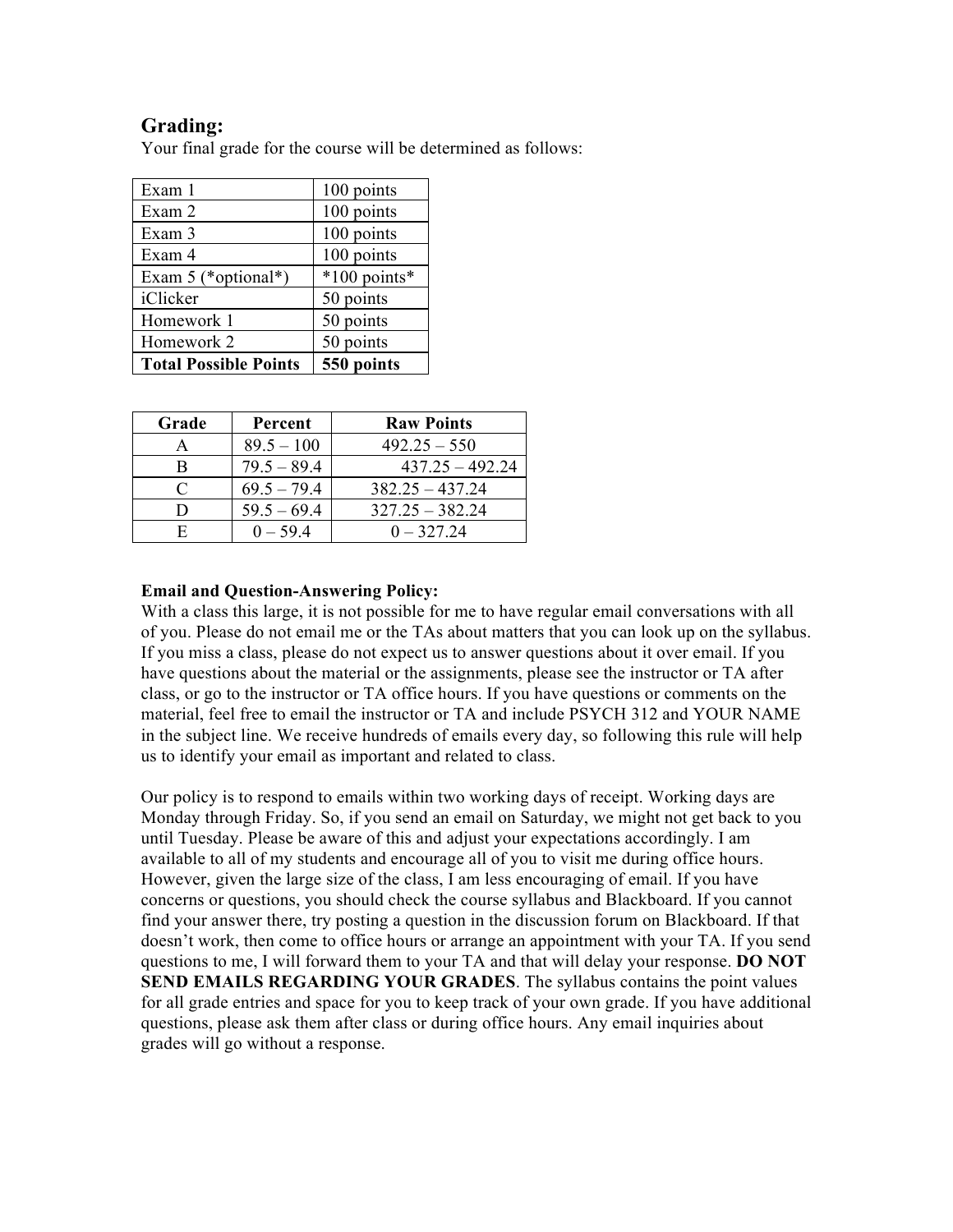## **Grade Appeals:**

If you feel strongly that your grade on an assignment or test was unfair, you have the right to appeal. In such cases, you must first talk with your TA to find out why your assignment or exam was graded the way that it was. Usually, you will be able to resolve things directly with your TA. If an issue remains, however, you may submit a word document stating (a) what test item you are questioning and (b) your rationale for the appeal. Email the document to Professor Morelli. When you request a grade appeal, Professor Morelli will re-grade the entire test or assignment—not just the single item or aspect that you are appealing. Thus, it is possible that your grade could go down on the basis of an appeal if an error that had initially favored you is caught on a second examination. **An appeal of a test item or assignment MUST be submitted within two weeks of when the assignment was handed back / posted; there will be no exceptions to this rule.** 

## **Academic Integrity:**

*As an academic community, UIC is committed to providing an environment in which research, learning, and scholarship can flourish and in which all endeavors are guided by academic and professional integrity. All members of the campus community–students, staff, faculty, and administrators–share the responsibility of insuring that these standards are upheld so that such an environment exists. Instances of academic misconduct by students will be handled pursuant to the Student Disciplinary Policy: http://www.uic.edu/depts/dos/docs/Student%20Disciplinary%20Policy.pdf* 

**No form of cheating will be tolerated**. If you cheat on any exam or assignment in this class, you will fail the entire class and I will file official judicial charges against you immediately with the Dean of Students, who will place a notice about the incident in your permanent record. There will be no exceptions to this policy. Cheating includes, but is not limited to, looking on others' tests or letting them look on yours during a test, copying or giving others test answers, using your cell phone or other electronic devices during an exam without prior explicit permission to do so, and plagiarism which includes copying the words of a fellow student or any other author in your papers, copying even short phrases from written work that you are using as a reference (even if you cite it properly), handing in work that you have handed in for another class, and handing in papers you've gotten from the internet or from other students.

No form of reproduction or provision of exams or assignments, or any part thereof, including, but not limited to, copying for personal use, sharing with current or prospective students, or posting on the Internet in open access or restricted selective spaces is permitted without the written permission of the course instructor, Dr. Morelli. All violations of student conduct or academic integrity will be handled according to UIC's student conduct policy: http://www.uic.edu/depts/dos/studentconduct.html

# **Students with Disabilities:**

Students with disabilities who require accommodations for access and participation in this course must be registered with the Office of Disability Services (ODS). Please contact ODS at (312) 413-2103 (voice) or (312) 413-0123 (TTY). More information about accommodations is available at:

http://www.uic.edu/depts/oaa/disability\_resources/faq/accommodations.html.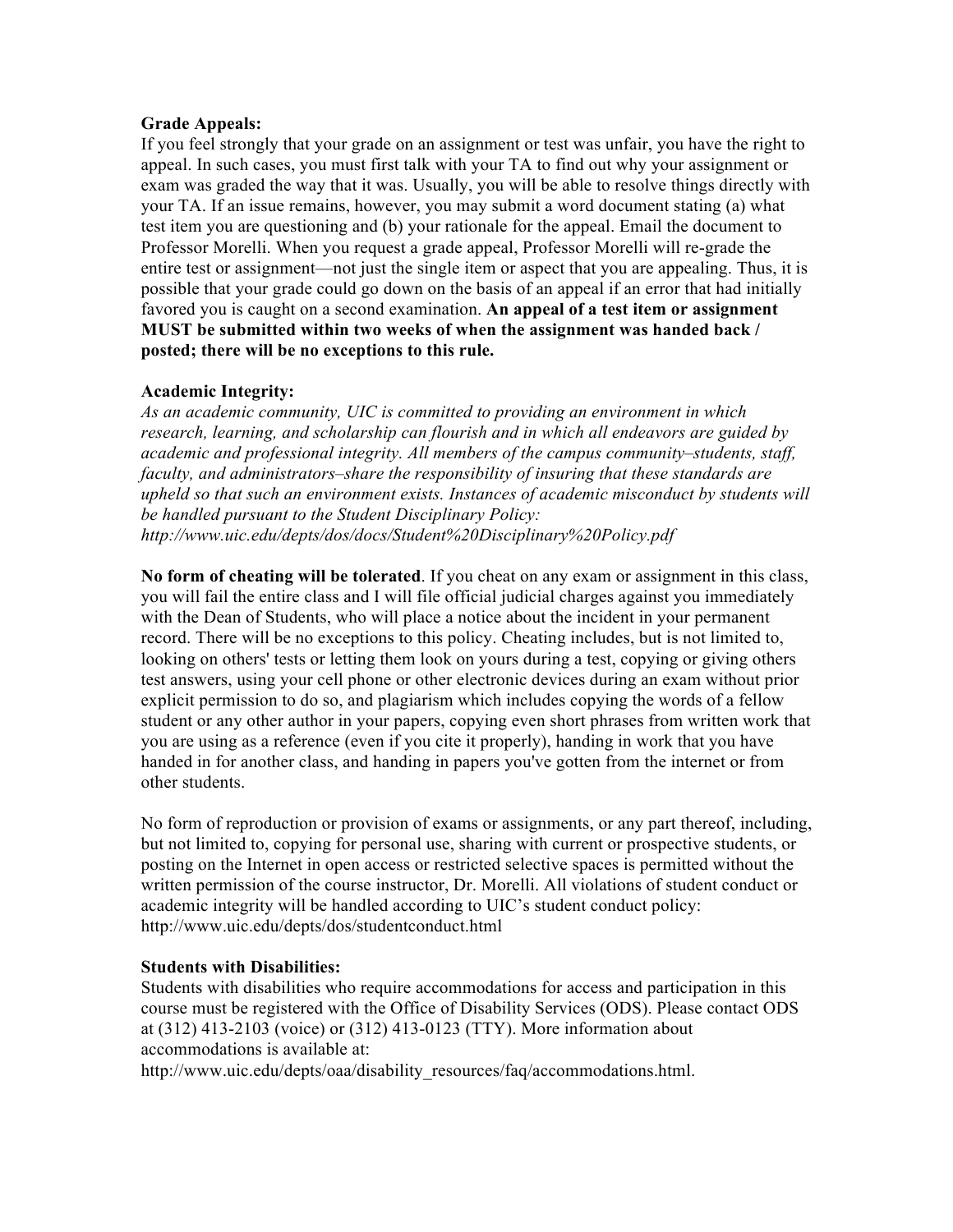## **Religious Holidays:**

Campus Policy States: The faculty of the University of Illinois at Chicago shall make every effort to avoid scheduling examinations or requiring that student projects be turned in or completed on religious holidays. Students who wish to observe their religious holidays shall notify the faculty member by the tenth day of the semester of the date when they will be absent unless the religious holiday is observed on or before the tenth day of the semester. In such cases, the student shall notify the faculty member at least five days in advance of the date when he/she will be absent. The faculty member shall make every reasonable effort to honor the request, not penalize the student for missing the class, and if an examination or project is due during the absence, give the student an exam or assignment equivalent to the one completed by those students in attendance. If the student feels aggrieved, he/she may request remedy through the campus grievance procedure.

## **Incompletes:**

University policy on incomplete grades is very strict. I will grant an incomplete grade only under the most extreme circumstances. Do not request an incomplete unless the following conditions apply (taken from the undergraduate catalogue):

*Course work is incomplete when a student fails to submit all required assignments or is absent from the final examination; incomplete course work will normally result in a failing grade. The IN (incomplete) grade may be assigned in lieu of a grade only when all the following conditions are met: (a) the student has been making satisfactory progress in the course; (b) the student is unable to complete all course work due to unusual circumstances that are beyond personal control and are acceptable to the instructor; (c) the student presents these reasons prior to the time that the final grade roster is due. The instructor must submit an Incomplete report with the final grade roster for the IN to be recorded. This report is a contract for the student to complete the course work with that instructor or one designated by the department executive officer in the way described and by the time indicated on the report. In resolving the IN, the student may not register for the course a second time, but must follow the procedures detailed on the report. An IN must be removed by the end of the student's first semester or summer session in residence subsequent to the occurrence, or, if not in residence, no later than one calendar year after the occurrence. When the student submits the work, the instructor will grade it and change the IN to the appropriate grade. If an undergraduate fails to meet the stated conditions, the instructor will assign an E for the final grade.* 

# **Letters of Recommendation:**

I am happy to provide letters of recommendation for students who have demonstrated excellence in my class. In order to write a good letter, I must know you. So, if you anticipate requesting a letter of recommendation from me, please ensure that you meet with me at least once to discuss your aspirations and plans. If I don't know you, I cannot write a letter for you.

# **Legal Disclaimers**

The content of this course is the intellectual property of the instructor and is covered by copyright law. The exams and handouts in this class are copyrighted. Any sale, reproduction, or re-transmission of course-related materials (including exams or exam questions) is a violation of US Copyright Law, and any parties involved in such illegal activities are subject to both criminal and civil prosecution. Students are allowed to provide or lend notes to fellow students, provided they do not financially profit from doing so. The commercialization of class notes, however, is strictly prohibited; violators will be prosecuted.